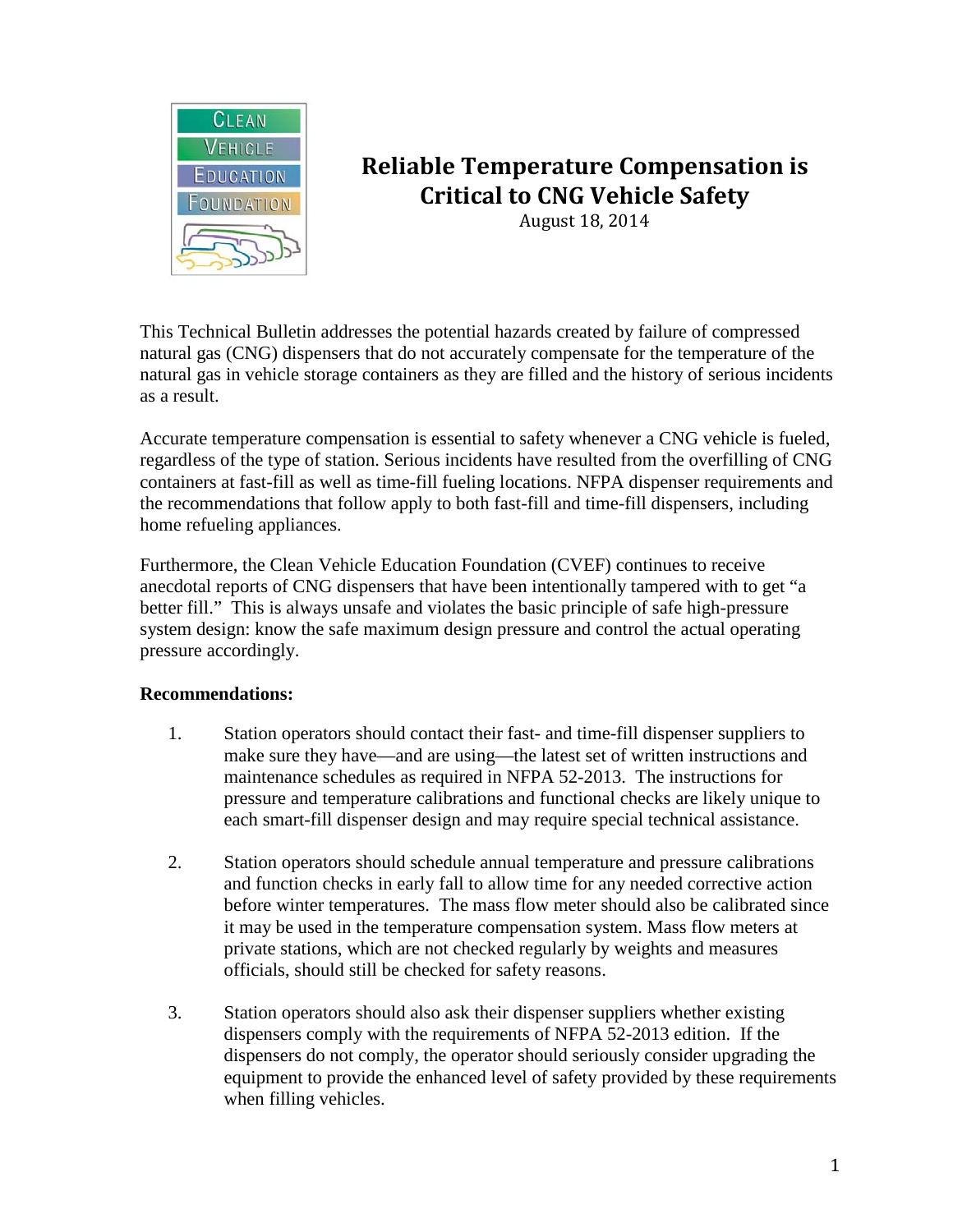## **Rationale/Supporting Arguments for Recommendations**

## **Why Compensate for Temperature?**

The underlying safety rationale for limiting the maximum pressure in CNG containers and equipment may seem obvious. However, limiting the maximum pressure in the cylinder is not as simple as limiting the pressure dispensed to the vehicle. This is because the temperature of the gas in the container may increase *after fueling* if the temperature of the environment increases before fuel from the container is used and pressure is reduced, which may occur with warming outdoor temperatures or when parking indoors. The following recent serious incident illustrates this point. A vehicle was time-filled outdoors on an unusually cold winter night and without accurate temperature compensation; the approximate station pressure setting was 3,600 psi. In the morning, the vehicle was then moved to a heated service garage where temperatures were much warmer. The result was the pressure in the container increased to over 5,000 psi, causing a pressure relief device (PRD) to quickly vent the entire fuel load. The released fuel was ignited and the garage and vehicles burned. There have also been other serious incidents in which the container PRD was not activated by the excess pressure and the container ruptured.

Accurate temperature compensation allows dispensers to place a full fuel load on the vehicle during all weather conditions. Anytime the temperature of the gas in a cylinder is higher than 70° F, the full cylinder pressure will be greater than the commonly rated 3,600 psi service pressure at 70° F. This is allowable as long as the pressure in the cylinder does not exceed 4,500 psi during the fueling process, nor afterward, and the "settled" pressure at 70° F does not exceed 3,600 psi. While temperature compensation is a critical function for CNG vehicles that regularly operate in hot climates, it is also still important in moderate and cold weather to prevent over pressurization if the gas in the container becomes hotter than the surrounding environment was during fueling.

The safety rationale for accurate temperature compensation is especially strong in many areas of the U.S. where wide temperature swings throughout the day and throughout the year are common.

#### **Why Does Pressure Increase with Temperature?**

Thermal expansion is the natural tendency of matter to change in volume in response to change in temperature. A clear example of this physical law is what happens to a car tire with changes in temperature. When winter comes and the air in the tire becomes cold, the pressure drops and your tire pressure monitoring system may tell you to add air. The opposite may happen in summer, and if you check the pressure before and after a fast drive on a hot summer day you will find your tire pressure has increased. The same thing happens to a greater extent in a CNG container. A full container, defined as one in which the gas pressure is 3,600 psi at 70 $\degree$  F, will have a pressure of only 1,753 psi at -40 $\degree$  F and a pressure of 4,272 psi at 110° F. The following extreme case further illustrates this point. If a CNG cylinder was filled without temperature compensation to 3,600 psi at -40° F and parked until summer or otherwise exposed to a temperature of  $110^{\circ}$  F, the cylinder pressure would theoretically rise to 8,775 psi, a completely unsafe level well in excess of the applicable NGV2 CNG cylinder 8100psi burst pressure requirement.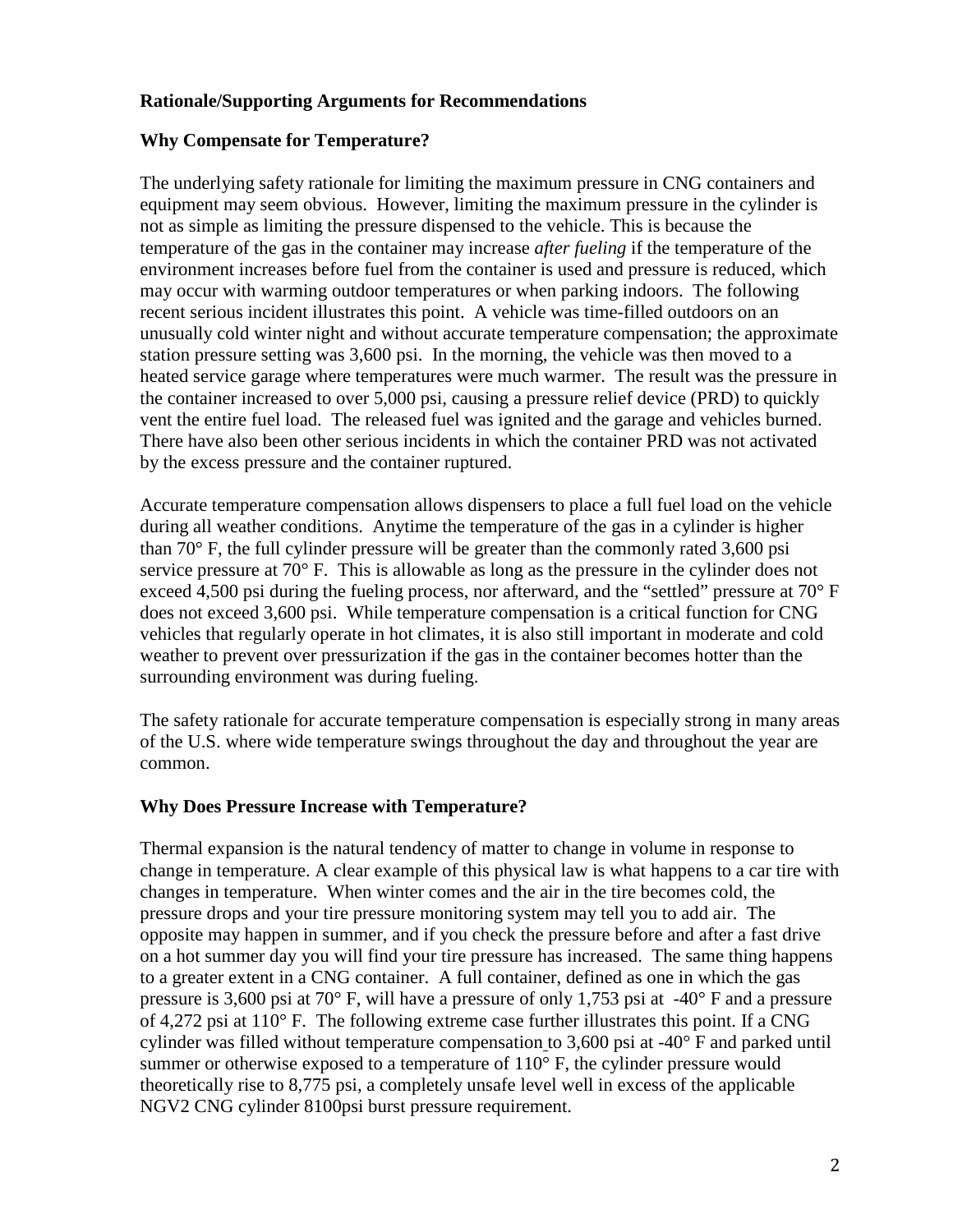## **Why Is It More Important Now?**

- 1. Accurate and reliable temperature compensation is more critical today because many newer vehicles, especially light-duty trucks and cars, are being equipped with rupture disc PRDs. Rupture discs can provide an added level of protection for Type 1 (all metal) cylinders in a fire as over-pressurization could occur before tripping a temperature PRD (TPRD). Some manufacturers choose to install them as an added safeguard against improper temperature compensation at some existing CNG stations. CVEF believes that the combination of rupture discs and potential overfilling due to non-existent or faulty temperature compensation at the filling station may present a new hazard in indoor parking and vehicle maintenance facilities, especially in cases like the one described above. Further exacerbating this potential hazard, few states or local authorities currently inspect station dispensing systems for proper temperature compensation calibration and operation. As more of these vehicles come into service, there's potential for more frequent rupture disc-initiated cylinder vent downs inside garages as a result of faulty dispensing temperature compensation, and this presents an unacceptable hazard.
- 2. The second, subtler change has been the widespread adoption of individual container solenoid valves for multi-cylinder fuel systems. A major selling point of these valves is to stop large gas releases in buildings if a leak develops in a vehicle fuel line while parked or if a fuel line ruptures in a crash. However, an unanticipated threat of these valves is if they do not open properly while the vehicle is running and do not discharge fuel. This would result in gradual over-pressurization of the container by repetitive vehicle fills, which will shorten the container life and make a major reduction in its tolerance of in-service damage. If the station also fails to temperature compensate a container with a stuck solenoid valve, the pressure built on a particularly warm day could cause the rupture of an undamaged container. The 2013 change to NFPA 52 requires vehicles to have solenoid failure detection systems, but virtually no older vehicles are equipped with detection systems.

## **NFPA 52 Requirements for Station Operators:**

NFPA 52-2013 fueling requirements are stated in language that may be difficult to understand so some explanation is added below.

#### 7.14 System Operation:

7.14.1: A container shall not be charged in excess of the design pressure at the normal temperature for that container.

*Explanation:**The quantity of the gas in the filled vehicle containers shall not produce a pressure greater than 3,600 psi at a uniform temperature of 70° F. However, the actual gas is almost never at a uniform 70° F. This safety requirement ensures that the filled pressure is compensated for temperatures above and below 70° F.*

7.14.1.1: DOT, TC, and ANSI/IAS NGV2 containers shall be charged in accordance with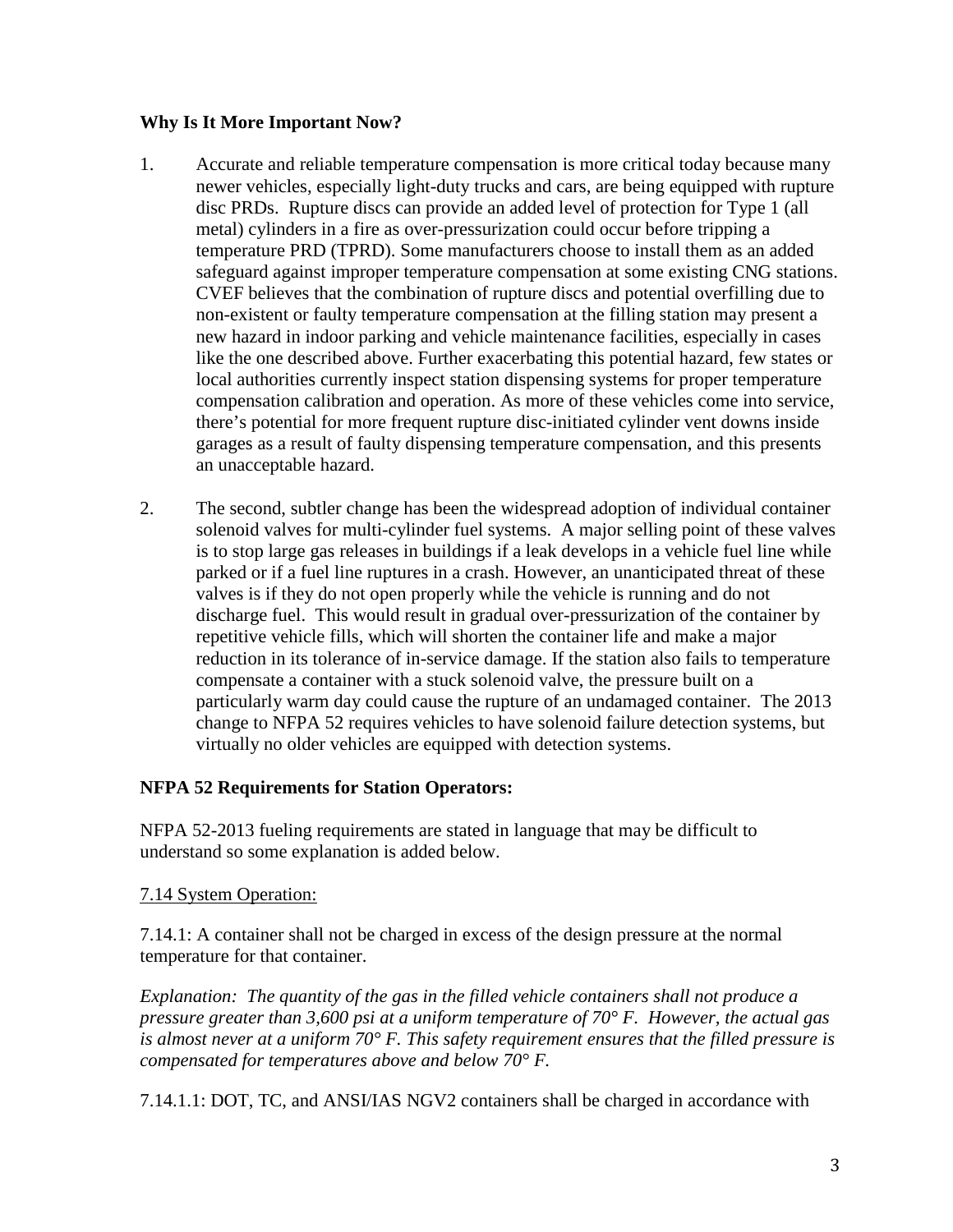DOT, TC, and ANSI/IAS NGV2 regulations.

7.14.1.2: DOT, TC, and ANSI/IAS NGV2 containers shall not be subjected to pressure in excess of 125 percent of the marked service pressure even if, on cooling, the pressure settles to the marked service pressure.

*Explanation:**The maximum container pressure at any point during the filling process shall not exceed 4,500 psi for a 3,600psi service pressure rated cylinder (3,600 x 1.25 = 4,500 psi).*

7.14.2: A fuel supply container shall not have a settled pressure above the service pressure that is stamped on the container and displayed on a label near the filling connection, corrected for the ambient temperature at the time of filling.

*Explanation:**When the gas in the container reaches equilibrium at a uniform temperature, the container pressure shall not exceed the pressure that would be produced at that temperature by the gas quantity in 7.14.1* 

7.14.3: CNG dispensing systems shall be equipped to stop fuel flow automatically when a fuel supply container reaches the temperature-corrected fill pressure *(see 7.6.3)*.

*Explanation:**An automatic control system independent of the dispenser operator shall be provided to shutoff the dispenser when the maximum fill, as defined in either 7.14.1 or 7.14.1.2, is reached. Manual adjustments and shutoffs do not meet this requirement.*

7.14.4: The dispenser shall be designed to detect any malfunction that fills the vehicle fuel container in excess of the limits specified, or causes the relief valve required in 7.6.3 to open.

*Explanation:**"Any malfunction" is intended to be a very broad criteria, and much more than a simple pressure relief valve is required. An excessive fill can occur at pressures below 4,500 psi or even 3,600 psi if the temperature is low.*

7.14.4.1: After any such malfunction, the dispenser shall be repaired and calibrated in accordance with Section 7.16 before continued operation.

7.14.4.1.1: The excess fuel shall be removed from the vehicle.

7.14.4.2: If the vehicle fuel system has been pressurized in excess of 1.25 times the service pressure of the fueling connection, the dispenser shall be shut down until repaired and calibrated, and the vehicle operator shall be notified to contact the container manufacturer for approval before continued operation.

*Explanation:**Overfilling the container so that the pressure exceeds 4,500 psi or may rise to more than 4,500 psi as a result of later warming may require that the container be replaced, which exposes stations to possible liability.* 

7.16 Station Systems Maintenance and Verification Requirements:

7.16.2: Written instructions shall be provided for CNG dispensing systems to include the following: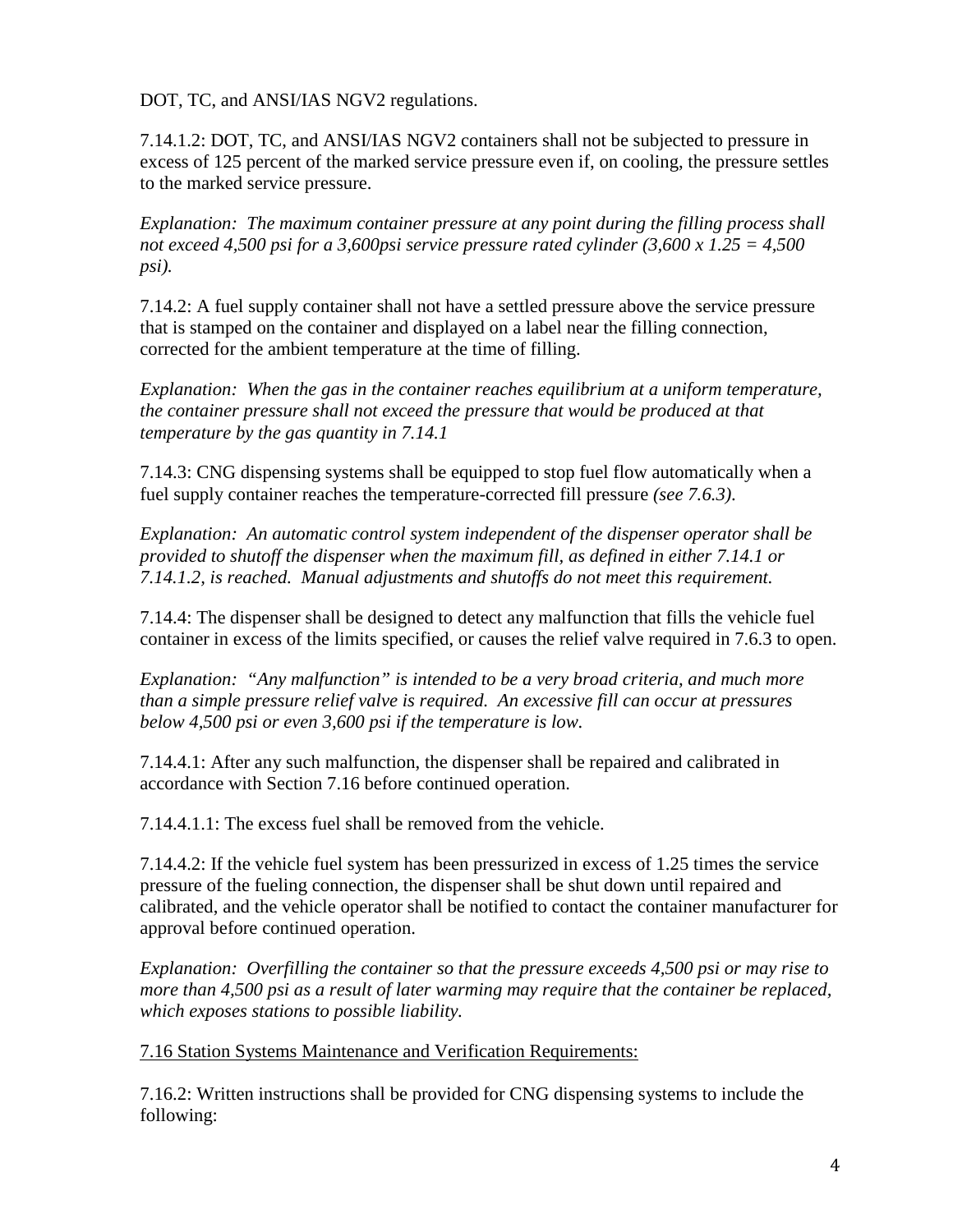(1) Operating instructions (2) Emergency shutdown instructions (3) Maintenance and repair instructions (4) Instructions for pressure and temperature calibrations and functional checks to assure that the dispenser continues to satisfy the requirements of Section 7.14.

7.16.3: Dispensing systems shall be maintained in accordance with the instructions required in 7.16.2 to verify pressure control and pressure relief valves.

7.16.3.1: A written record of maintenance shall be provided.

Note: NFPA 52 should probably have included the mass flow meter in the calibration requirements since some dispensers use mass measurements to determine when to stop fueling. The accuracy of the mass flow meter on a retail station is typically tested annually but many dispensers are installed in private, non-retail stations.

## **What Pressure in the Container Is Acceptable?**

The following table is presented to give a better idea of how significantly the pressure in a CNG container changes with changes in the temperature of the gas in the container. If the vehicle is parked for several hours after fueling, the gas in the container will settle to a temperature close to the ambient temperature reading on an outdoor thermometer and the actual pressure should not exceed the values in the table. This table cannot be used immediately after fueling because CNG gets hotter as it is forced into the container. This effect is referred to as compression heating and is independent of the heating that occurs in the actual CNG station compressor. It occurs whenever the pressure in the container is increased by adding fuel and can be many tens of degrees F.

| <b>Temperature Compensated Cylinder Pressure</b>                                                    |                                                |
|-----------------------------------------------------------------------------------------------------|------------------------------------------------|
| 3,600 psi service pressure calculated from the standard gas composition used to create the gasoline |                                                |
| gallon equivalent                                                                                   |                                                |
| Gas Temperature, Degrees F                                                                          | Pressure in Full 3,600 psi CNG Container, psig |
| 123.6                                                                                               | 4,500                                          |
| 120.0                                                                                               | 4,455                                          |
| 110.0                                                                                               | 4,272                                          |
| 100.0                                                                                               | 4,105                                          |
| 90.0                                                                                                | 3,936                                          |
| 80.0                                                                                                | 3,768                                          |
| 70.0                                                                                                | 3,600                                          |
| 60.0                                                                                                | 3,432                                          |
| 50.0                                                                                                | 3,263                                          |
| 40.0                                                                                                | 3,094                                          |
| 30.0                                                                                                | 2,926                                          |
| 20.0                                                                                                | 2,757                                          |
| 10.0                                                                                                | 2,589                                          |
| 0.0                                                                                                 | 2,421                                          |
| $-10.0$                                                                                             | 2,253                                          |
| $-20.0$                                                                                             | 2,086                                          |
| $-30.0$                                                                                             | 1,919                                          |
| $-40.0$                                                                                             | 1,753                                          |